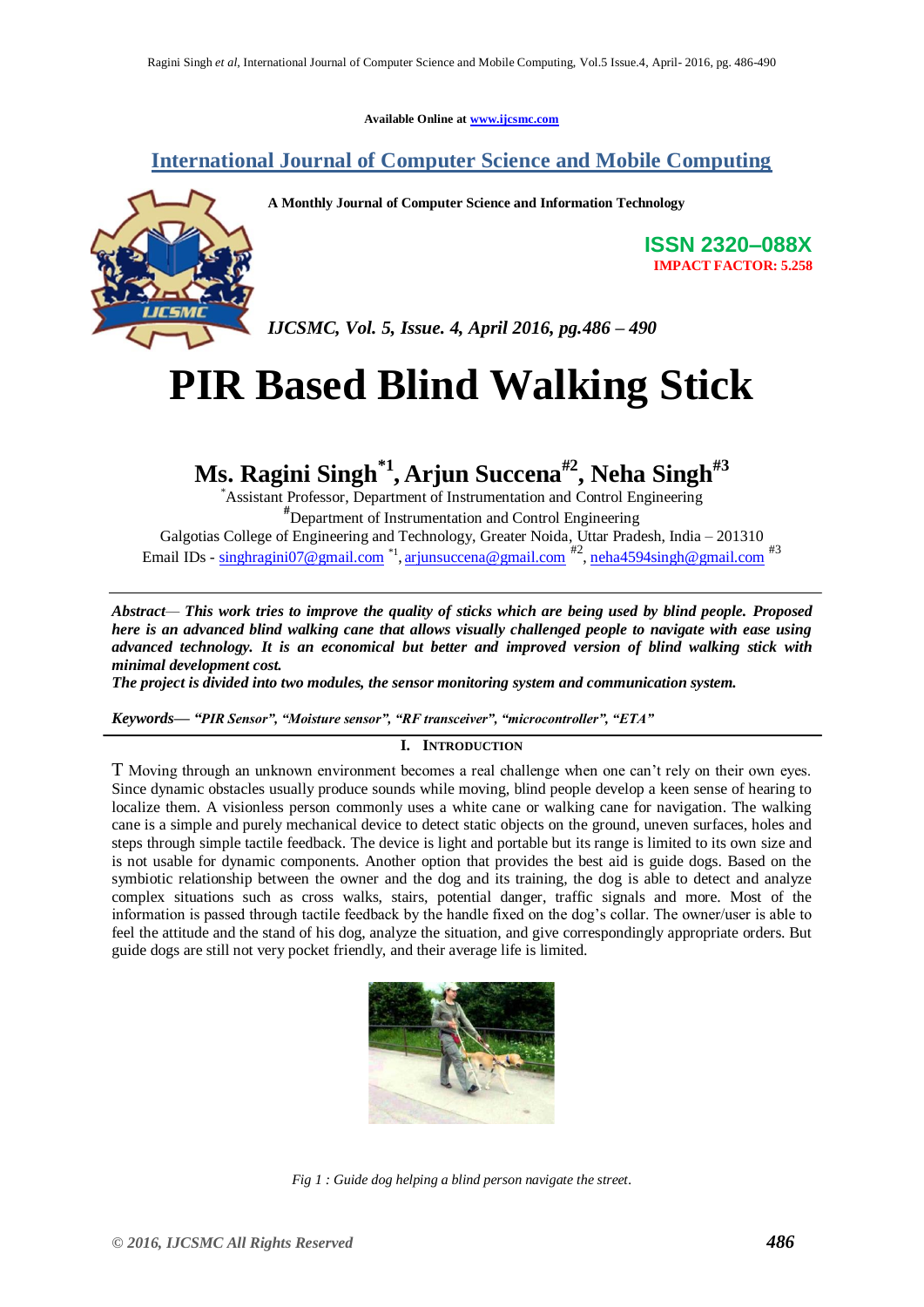There is a new trend for Assistive Technologies which are digital or electronic in nature that can convey information about the environment in real time. Electronically aided white canes have been around for some time now. There has been a lot of research in this field since VLSI was introduced. This field is called Electronic Travel Aids (ETAs). From using ultrasonic sensors and infrared sensors to high spatial resolution beams, a lot of aids have been developed or are under development. New technologies utilizing the Internet of Things (IoT) have also been researched using a combination of Bluetooth, WiFi, and Android or iOS operating systems as platforms for interaction.

Rising popularity and utility of smartphones has allowed increasingly efficient and easy to use applications controlling ETAs to reach the hands of the common people. Even so, ETAs are a relatively new field of research and has a lot of scope for implementation of new technologies to make the lives of the physically handicapped safer and easier. With the advent of ULSI, embedded systems are getting smaller and packing more power, thereby making small electronics wearable and intelligent.

# **II. LITERATURE SURVEY**

This section describes appropriate related works on the development of smart canes intended for visuallyimpaired people.

Technology can help in reducing many barriers that people with disabilities face. These kinds of technologies are referred to as Assistive Technologies (AT). There are many types of disabilities, including physical disabilities, hearing impaired, and visually-impaired. AT has been utilized in assisting them. However, developing an AT is expensive, making their selling price high.

A few of them are enumerated below-

"Project Prakash" is a project by Dr. Pawan Sinha, MIT, USA, which is a humanitarian mission to help the blind children by training them to utilize their brains to learn a set of objects around them [10].

Another system utilizes two sets of ultrasonic sensors to detect obstacles in front and below the stick. These sensors use Pulse Width Modulation to change the vibration pattern for differing range of obstacles [11].

A smart walking stick developed by researches in Coimbatore use various sensors for obstacles, pot holes, and moisture detection viz. Ultrasonic sensor, Pit sensor, and moisture sensors respectively. The stick fails to detect dynamic obstacles not directly in the range of the ultrasonic sensor [12][13].

## **III.PROPOSED SYSTEM**

The proposed system aims to enable the visually challenged to navigate through a course of dynamic objects. The stick consists of the following sensors –

### 1. PIR SENSOR

A Passive Infrared Sensor (HC-SR501 Pyroelectric Infrared Module KG001) is an electronic sensor that measures the infrared light radiating from objects in its field of view. They are often referred to as "Pyroelectric" or "IR Motion" sensors. The PIR sensor, as the name suggests, works by identifying infrared radiation from objects in front of it.

A dynamic obstacle, for example – a human being, presents a heat signature. The PIR sensor detects this IR heat signature and responds by sending a signal to the connected Relay which then turns on the Vibrating Motor. The vibrating feedback informs the user about the presence of a dynamic obstacle in its path.

The IC BISS0001 converts the output of preceded sensor into digital form. PIR here works in retriggering state. Digital data from PIR goes to PC4 ADC pin of the microcontroller. It turns the PC3 pin, used as output pin, ON. Current from PC3 flows into LED D1 and the relay circuit. Relay is an electromechanical switch connected to the vibration motor. LED "D1" glows and along with the vibration motor which starts vibrating, indicating the presence of an obstruction in front of the user.

#### 2. MOISTURE SENSOR

An open circuit is used for moisture detection. When the leads come in contact with a conducting liquid, such as water, the circuit completes and the beeper sounds, signaling the presence of moisture. The circuit does not work with non conducting liquids, such as ethanol, propanol, etc., as it requires electrical conductivity to complete the circuit. The moisture sensor is basically electrodes fitted at the bottom of the stick. The information is continually transmitted in real time as the beeper keeps signaling moisture as long as the circuit is complete.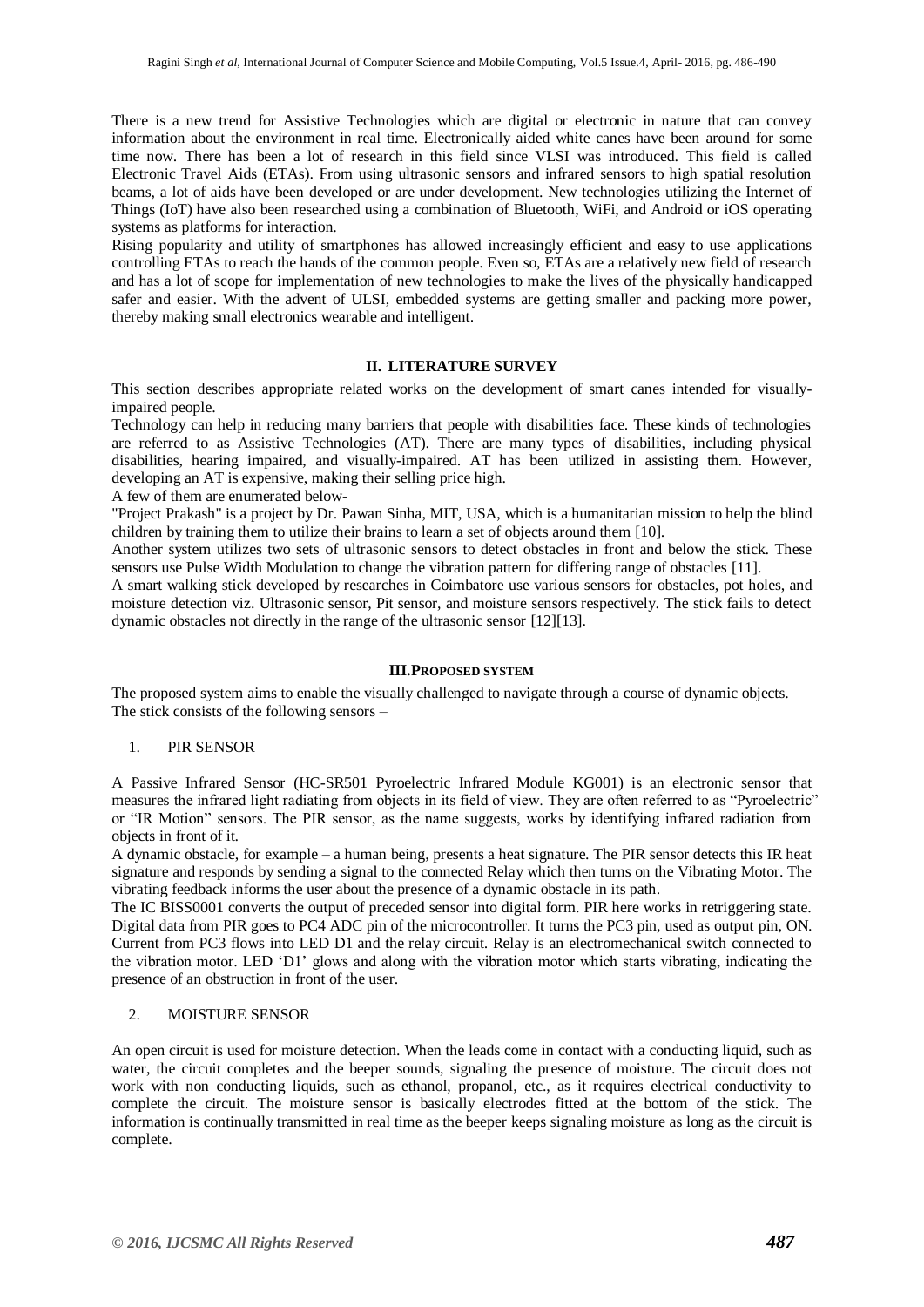

*Fig 3 : Block diagram of the proposed system.*



*Fig 4 : Circuit Diagram of proposed system. The various sections have been marked corresponding to the block diagram.*

#### 3. RADIO FREQUENCY TRANCEIVER & VIBRATION MOTOR

When the stick is misplaced, it can be found using the wireless remote that activates the buzzer and hence helps in determining the location of the stick. The stick can be located within a radius of 15 meters.

A vibrating motor is a compact size, coreless, DC motor that is used to inform the user by vibrating, instead of sound. The system uses a bar-type vibrating motor that responds to signals produced by the microcontroller in response to the PIR sensor.

The proposed system has used an ATmega8 microcontroller that reads the output from the PIR sensor and in turn switches the relay that controls the Vibrating Motor. The system utilizes two ports – C and D for controlling the Motor and the PIR sensor.

#### **IV.RESULTS AND FUTURE SCOPE**

The experiments were conducted to evaluate the performance of the proposed method. The results presented in this paper mark the beginning of our efforts to build a compact travelling aid that allows the visually impaired to negotiate everyday environment. As previously mentioned, the sensor circuits give information about the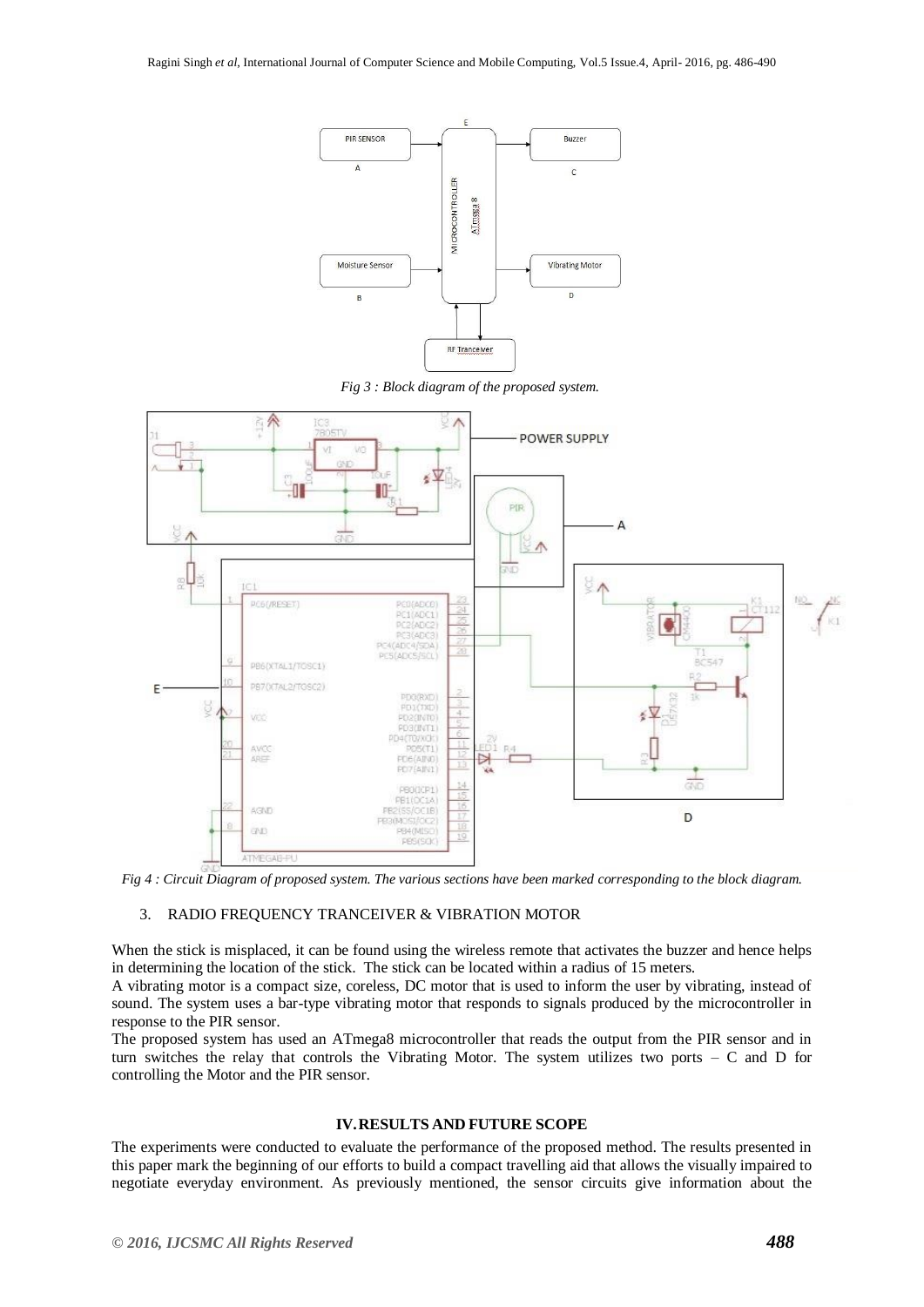environment. The circuit that has been designed for the object detection has provided an accuracy of 1 meter. The detection range for various objects in cm are as listed in the below table:

| <b>OBSTACLE</b>        | <b>TEST 1</b> | TEST <sub>2</sub> | <b>TEST 3</b> |
|------------------------|---------------|-------------------|---------------|
| <b>HUMAN BODY</b>      | 105           | 100               | 102           |
| <b>MOTORCYCLE</b>      | 142           | 149               | 135           |
| <b>ANIMAL</b><br>(COW) | 120           | 135               | 118           |

*Table 1 : Response of sensor for various objects (in cm).*

The stick performed reasonably well under well lit conditions and during the day. The sensor reacted immediately to any form of motion. The moisture circuit performed impeccably and there was no error in its performance.

The device can be modified by adding ultrasonic sensors for the detection of static objects. But the issue of the user being able to differentiate the signals would remain. Another modification that can improve the device is the addition of a GPS module. A GPS module can provide the real time location of all static objects in an open environment that can be mapped via satellite. It can also be used along with a voice feedback that could tell the user about the objects in its path, using a combination of GPS and the internet. A voice in functionality could be used to input the destination into the stick and the stick would be able to chart the path to the destination from the source using the shortest path that has the least number of obstacles for the visually-impaired to follow.

### **V. CONCLUSIONS**

The field of ETAs is still new and there is scope for a lot of research and improvement. The model using PIR Sensor is still a first of its kind and has a lot of scope for improvement. It holds many advantages over those utilizing infrared and laser mapping techniques and can be used to help many visually impaired people.

#### **REFERENCES**

[1] Mohd Helmy Abd Wahab, Amirul A. Talib, Herdawatie A.Kadir, Ayob Johari, A.Noraziah, Roslina M. Sidek, Ariffin A. "Smart cane: assistive cane for visually impaired people", IJCSI, Vol.8 Issue 4, July 2011.

[2] Abhishek Choubey, Dattatray Patil, "RFID Based Cognition Device for Assistance to Blind and Visually Challenged Persons for Indoor Use", International Journal of Engineering and Innovative Technology (IJEIT) Volume 1, Issue 6, June 2012.

[3] João José, Miguel Farrajota, João M.F. Rodrigues, J.M. Hans du Buf, "The Smart Vision Local Navigation Aid for Blind and Visually Impaired Persons" International Journal of Digital Content Technology and its Applications Vol.5 No.5, May 2011.

[4] Amit Kumar, Rusha Patra, M. Mahadevappa, J. Mukhopadhyay and A. K. Majumdar, A technical note on "An embedded system for aiding navigation of visually impaired persons".

[5] Larisa Dunai, Guillermo Peris Fajarnes, Victor SantiagoPraderas, Beatriz Defez Garcia, Ismael Lengua Lengua "Real–Time Assistance Prototype – a new Navigation Aid for blind people" 978-1-4244-5226- 2/10/\$26.00 ©2010 IEEE.

[6] Jack M. Loomis, Reginald G. Golledge and Roberta L. Klatzky, "Navigation System for the Blind: Auditory Display Modes and Guidance" Vol. 7, No. 2, April 1998, 193–203.

[7] Lise A. Johnson and Charles M. Higgins, "A Navigation Aid for the Blind Using Tactile-Visual Sensory Substitution".